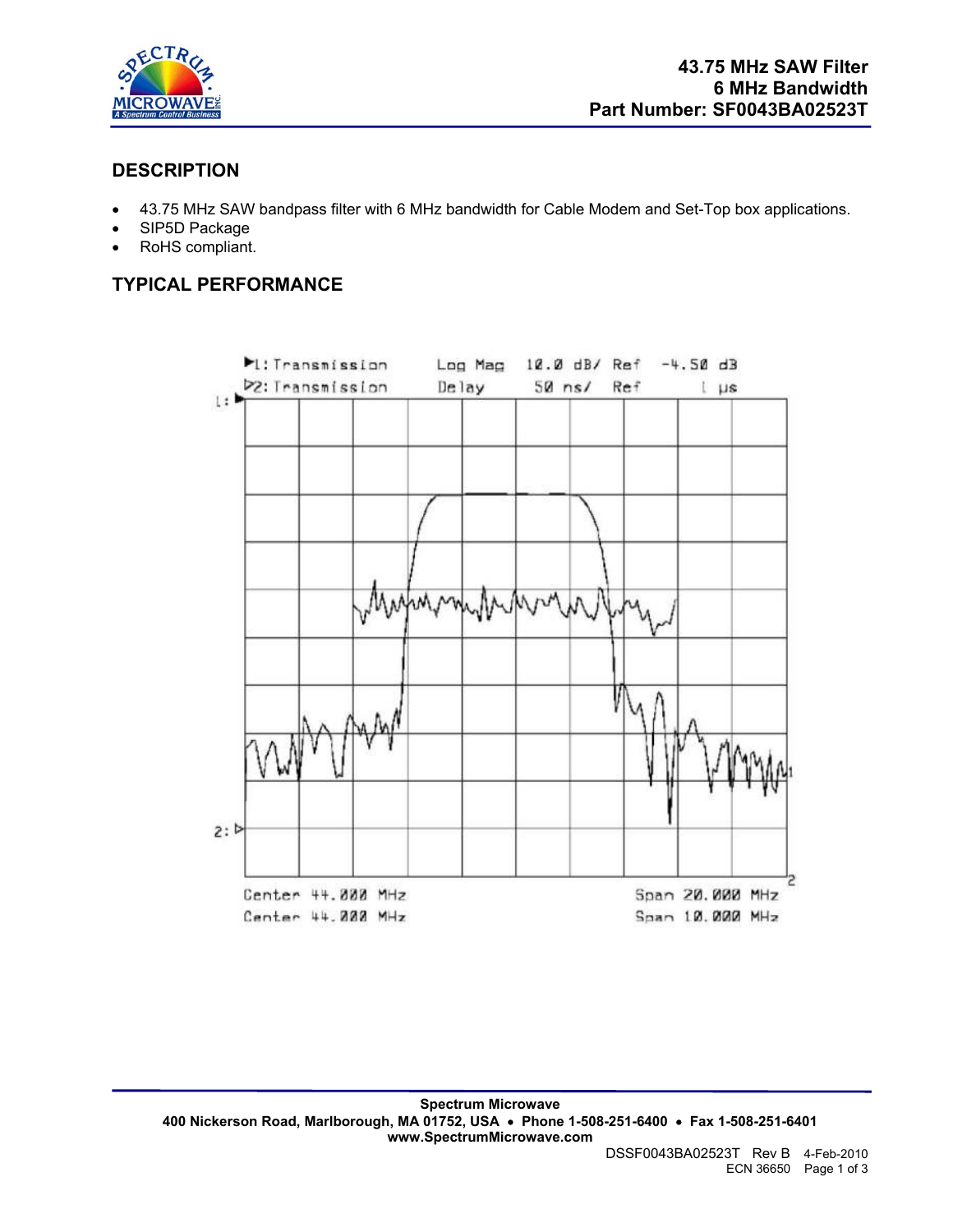

## **SPECIFICATION**

| Parameter                          | <b>Min</b> | <b>Typ</b>     | <b>Max</b> | <b>Units</b> |
|------------------------------------|------------|----------------|------------|--------------|
| Center Frequency (Fc) <sup>1</sup> |            | 43.75          |            | <b>MHz</b>   |
| Insertion Loss <sup>2</sup>        | 14.5       | 15             | 16.5       | dB           |
| 3 dB Bandwidth                     |            | 6              |            | <b>MHz</b>   |
| 30 dB Bandwidth                    |            | 76             |            | <b>MHz</b>   |
| Rejection, 39.75 MHz               | 38         |                |            | dB           |
| Rejection, 40.75 MHz               |            | 2.7            |            | dB           |
| Rejection, 46.75 MHz               |            | 2.7            |            | dB           |
| Rejection, 41.22 MHz               |            | 0.2            |            | dB           |
| Rejection, 46.28 MHz               |            | 0.2            |            | dB           |
| Rejection, 47.75 MHz               | 37         |                |            | dB           |
| Rejection, 35 to 39 MHz            | 42         |                |            | dB           |
| Rejection, 39 to 39.75 MHz         | 37         |                |            | dB           |
| Rejection, 47.75 to 50 MHz         | 36         |                |            | dB           |
| Rejection, 50 to 55 MHz            | 42         |                |            | dB           |
| Input Impedance                    |            | 1.1 KΩ//16.4pf |            |              |
| Output Impedance                   |            | 1.1 K'Ω//5.0pf |            |              |

Notes: 1. Defined as the average of the lower and upper 3 dB frequencies.

2. Value at 36.15 MHz.

3. Measured over Fc +/- 3.8 MHz.

4. Specifications are guaranteed over the operating temperature range.

## **MAXIMUM RATINGS**

| Parameter                                |     | Max |  |
|------------------------------------------|-----|-----|--|
| Storage Temperature Range                | -40 | +85 |  |
| <b>Operating Temperature Range</b>       | -20 | +75 |  |
| Max. D. C. Voltage between each terminal |     |     |  |

## **TEST CIRCUIT**